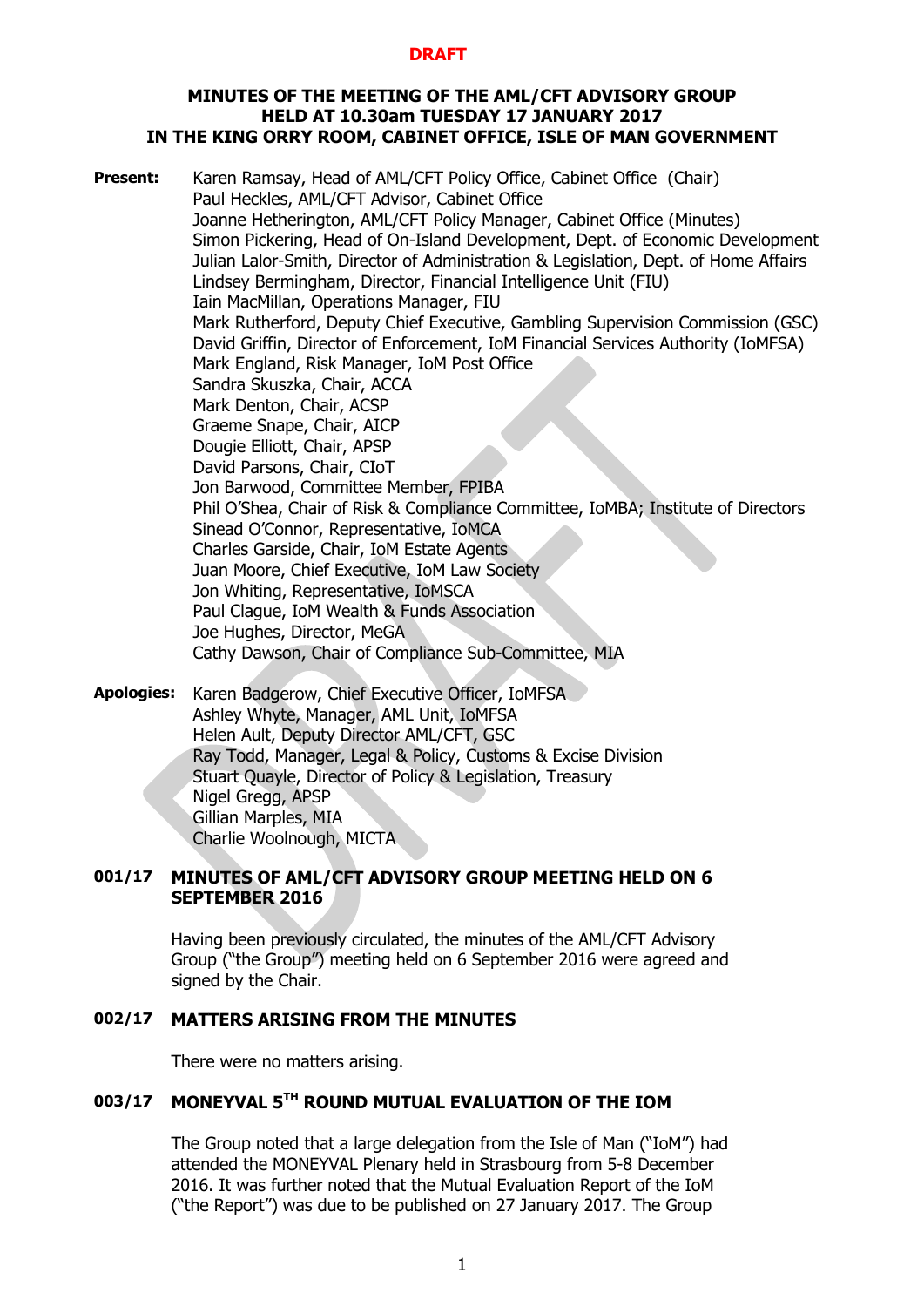noted that the Report was the property of MONEYVAL and remained under confidential embargo until its publication. It was also noted that a communications plan was in place, which would be co-ordinated by the Cabinet Office.

The Group noted that following the Plenary, information had been released by MONEYVAL which stated that the IoM had been placed into enhanced follow-up procedures. It was noted that in response, the Cabinet Office published its own statement which clarified that following all mutual evaluations, every country goes into follow up procedures as a minimum standard to ensure a continuous and ongoing system of monitoring improvements against the FATF Recommendations. The statement also confirmed that enhanced follow-up procedures were used to address any significant aspects of a country's AML/CFT provisions which require further work and that the IoM will be required to report its progress back to MONEYVAL at the first Plenary in 2018. The Group also noted that 86% of countries assessed under the MONEYVAL  $5<sup>th</sup>$  Round (FATF  $4<sup>th</sup>$  Round) to date were now in enhanced follow-up procedures.

The Group noted that Technical Compliance ratings can be formally upgraded at Plenary, subject to sufficient evidence of progress being presented by the country. However, there is no formal process in place to upgrade Effectiveness ratings, as these measures are assessed during onsite visits only. It was also noted that countries can apply to be removed from the enhanced follow-up process (subject to the provision of sufficient evidence) and if successful, MONEYVAL will issue a statement to confirm the country's position.

The Group noted that the Cabinet Office was due to meet with members of the Department of Economic Development's Financial Services Steering Group on 26 January 2017. It was also noted that details of the Report would be presented at the AICP's "State of the Nation" conference on 27 January 2017 at which the Chief Minister; Chief Executive, IoMFSA, and Head of the AML/CFT Policy Office, Cabinet Office, would be speaking.

The Group noted that issues arising from the MONEYVAL report which have direct relevance to industry would be presented by the Regulators to industry via dedicated workshops, including an IoMFSA event planned for 20 March 2017 in the Villa Marina. Details of the GSC's event would be announced in due course.

# **004/17 PROGRAMME FOR GOVERNMENT 2016-2021**

The Group noted the Isle of Man's [Programme for Government 2016-2021](https://www.gov.im/media/1354707/programme-for-government-2016-2021.pdf) ("the Programme") would be laid before Tynwald at the January 2017 sitting. It was noted that the MONEYVAL Report was featured in the Programme, and its inclusion under the strategic aim of "Responsible Island" was noted. The Group noted that the recommendations arising from the MONEYVAL Report would be carefully reviewed and prioritised appropriately, and that industry would be consulted.

# **005/17 BENEFICIAL OWNERSHIP BILL 2017**

The Group noted that the Beneficial Ownership Bill 2017 ("the Bill") was scheduled for First Reading in the House of Keys on 7 February 2017, and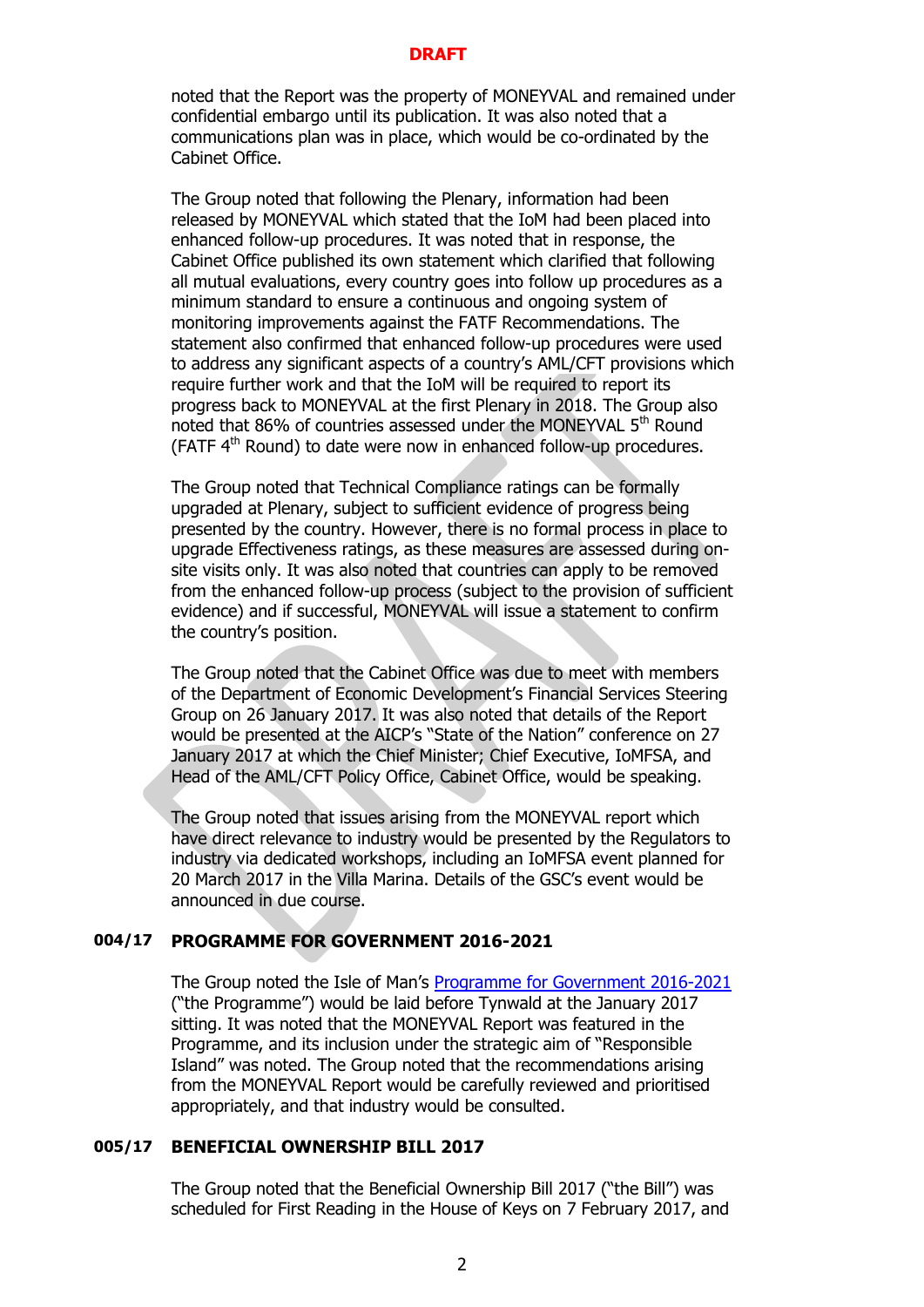that the timescale remained very tight due to the deadline agreed with the UK Government. It was noted that although the Treasury had undertaken a review of all submissions received during the Bill's public consultation, and a number of issues raised in the responses had been accommodated, there remained insufficient time to produce a revised draft of the Bill to further consult upon prior to First Reading owing to the legislative timetable.

There was some concern expressed within the Group that the timescale for introducing the Bill was too short, and that the Bill went too far in some areas.

During further discussion, the Group noted that the Beneficial Ownership register would be open to Law Enforcement authorities only. It was also noted that instead of making the register open to any Law Enforcement authority for a one-hour service, such a service would be restricted to countries where there is a reciprocal agreement (currently UK only).

## **006/17 FRAUD BILL 2017**

The Group noted that a number of positive responses had been received in response to the Fraud Bill 2017 during public consultation, and it was scheduled to receive its First Reading in the House of Keys on 31 January 2017.

# **007/17 EU WIRE TRANSFER REGULATION UPDATE**

Further to the information provided at the last meeting regarding the EU's new Wire Transfers Regulation (Minute 016/16 refers), the Group noted that the [European Union \(Information Accompanying Transfers of Funds\)](http://www.tynwald.org.im/business/opqp/sittings/Tynwald%2020162018/2016-SD-0349.pdf)  [Order 2016](http://www.tynwald.org.im/business/opqp/sittings/Tynwald%2020162018/2016-SD-0349.pdf) was made in December 2016. Furthermore, the [Information](http://www.tynwald.org.im/business/opqp/sittings/Tynwald%2020162018/2016-SD-0350.pdf)  [Accompanying Transfers of Funds Regulations 2016](http://www.tynwald.org.im/business/opqp/sittings/Tynwald%2020162018/2016-SD-0350.pdf) were laid before Tynwald in January 2017 and subsequently sent to HM Treasury.

It was noted that the Chair of Risk and Compliance for the Bankers' Association (who also represents the Institute of Directors) had sent an email to the Cabinet Office which provided clarification on the application of the Regulations via transaction type and that this information had been circulated to the AML/CFT Advisory Group via email.

#### **008/17 4 TH ANTI-MONEY LAUNDERING DIRECTIVE**

The Group noted that a meeting had taken place between the Cabinet Office, IoMFSA, HM Treasury, the Foreign and Commonwealth Office, other Crown Dependencies and Gibraltar on 12 January 2017 to discuss the latest developments with the  $4<sup>th</sup>$  EU Money Laundering Directive (MLD) and the so-called "5<sup>th</sup> MLD".

The Group noted that the EU brings about the harmonised implementation of the FATF's Standards across all its Member States by the issue of EU Money Laundering Directives ("MLDs") and that the EU elects in some areas to go beyond the FATF standards. It was further noted that as the IoM is not an EU Member State there is no obligation to mirror the requirements of the MLDs, but due to the IoM's relationship with the UK, the IoM has in the past copied selective requirements if this has been considered to be in the island's best interests.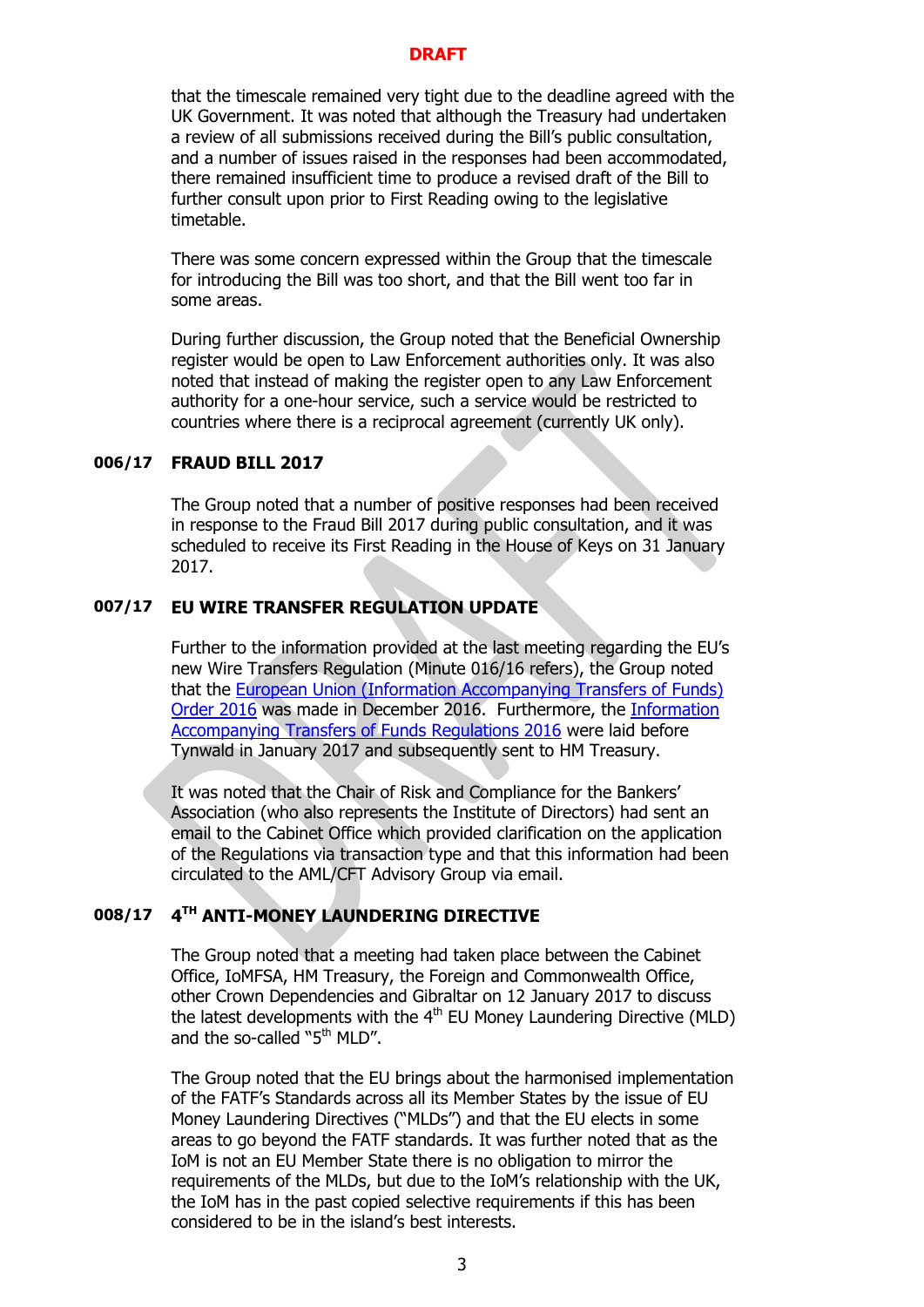It was further noted that on 20 May 2015, a revised AML/CFT framework was adopted by the EU and that the revised rules consist of the  $4<sup>th</sup>$  MLD and Regulation (EU) 2015/847 on information accompanying transfers of funds. The transposition date for the  $4<sup>th</sup>$  MLD and the entry into force of Regulation (EU) 2015/847 was noted as 26 June 2017.

It was noted that in response to the recent terrorist attacks in France and the release of the so-called "Panama Papers," the EU is currently working on drafting strengthening amendments to the 4<sup>th</sup> MLD. These proposed amendments are often referred to unofficially as the 5<sup>th</sup> MLD.

It was noted that the  $4<sup>th</sup>$  MLD goes beyond what is required in the FATF Recommendations and these details were discussed.

The Group noted that a number of potentially controversial issues had been highlighted, including the inter-connectedness of Beneficial Ownership registers via a central EU platform. It was further noted that it was anticipated that the IoM would continue to hold regular meetings between HM Treasury, Jersey, Guernsey and Gibraltar to discuss these matters further and the Group would be kept informed of developments.

## **009/17 OECD PEER REVIEW 2017**

The Group noted that the OECD Peer Review 2017 was underway and the Treasury had formally received the OECD Questionnaire for completion.

It was noted that the Treasury had undertaken significant levels of work to prepare for the receipt of the Questionnaire, and the OECD onsite visit was scheduled to take place in April 2017. It was anticipated that some members of the Group may be contacted in their business capacity with an invitation to meet with the OECD evaluation team. It was further noted that the Cabinet Office was advising the Treasury on how the MONEYVAL onsite visit had been organised in 2016, including details of communications and pre-briefings with industry to assist the Treasury in its preparations.

# **010/17 FIU UPDATE**

The Group noted that Lindsey Bermingham, who was present at the meeting, had been appointed as Director of the Financial Intelligence Unit ("FIU"). It was further noted that going forward, the FIU was being strengthened in terms of its capacity and the revision of internal operational standards for the receipt and analysis of ML/TF intelligence was taking place. Greater cooperation with industry was also planned.

In response to reported issues with the one-month "Themis" password expiry schedule for online reporting (Minute 021/16c refers) the Group noted that the FIU had submitted a request for an automated password warning message service to be put in place for registered users. It was noted that this service would ensure that users were always alerted before their password expired and given an opportunity to update it accordingly, thus ensuring uninterrupted access to Themis.

During a discussion regarding emails issued by the FIU, a request was made by a member of the Group for all emails classified as "Advisory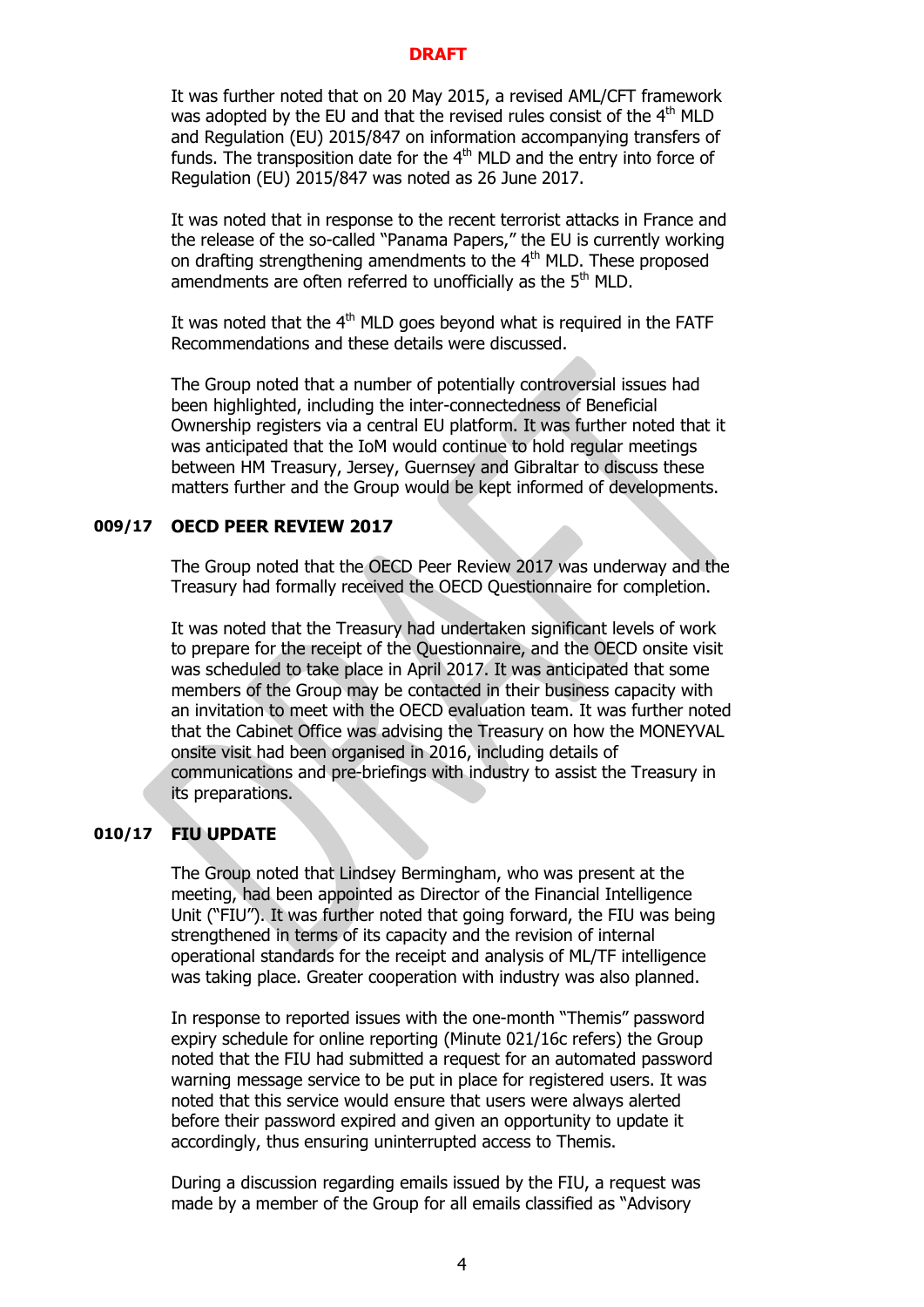Notices" to be clearly identified as such. It was **agreed** that the FIU would action this matter.

Some members of the Group requested clarification regarding which persons are authorised to submit Suspicious Activity Reports (SARs) to the FIU via Themis and whether this activity is restricted to Money Laundering Reporting Officers and their Deputies only. The Group also queried how persons or entities detailed within SARs should be referred to with the free text of the reports and how unnecessary reporting could be avoided. Following discussion, it was **agreed** that the FIU would provide further clarification and advice to industry on these matters.

Reference was made to the previous meeting of the AML/CFT Advisory Group (Minute 019/16 refers) during which it had been agreed that a reporting matrix would be developed to assist industry in making timely and appropriately directed notifications to Government Authorities (e.g. Police; FIU; Customs and Excise).

The Group noted that a matrix existed in principle, which required some amendment to ensure that reporting obligations enshrined in legislation were fulfilled. It was further noted that the Treasury was proposing some legislative changes which could impact on current reporting structures. Following discussion it was **agreed** that clarification would be sought on these matters and further information would be circulated in advance of the next meeting.

## **011/17 ANY OTHER BUSINESS**

## **a) IoM Wealth & Funds Association**

The Group noted that the IoM Wealth and Funds Association ("IoMWFA") had written to the Cabinet Office and the IoMFSA on 16 January 2017, with a request for the letter to be raised at the meeting.

It was noted that the IoMWFA had expressed concern regarding the commercial viability of the IoM funds industry in comparison to other jurisdictions such as Jersey and Guernsey.

The Director of Enforcement, IoMFSA, advised that the Regulator was aware of the concerns of the funds industry and made reference to the 2010 AML/CFT Code ("Code") which had removed all concessions, and stated that work needed to be done with industry ahead of the next Code review to ensure that any consequences were fully realised.

The AML/CFT Advisor, Cabinet Office advised that Government had to wait for the publication of the MONEYVAL Report before issues could be discussed more openly, but cautioned against reducing the IoM's Technical Compliance with FATF's Recommendation 10 (R10 - Customer Due Diligence) which is a key recommendation and is closely linked to the Effectiveness measure Immediate Outcome 1 (IO1 - Risk, Policy and Coordination).

The Group noted that failure to comply with R10 automatically places a country in enhanced follow-up, which would impact on all industry sectors. It was suggested that rather than considering how Jersey and

#### **ACTION FIU**

**ACTION FIU**

**ACTION FIU/Customs & Excise/ Cabinet Office**